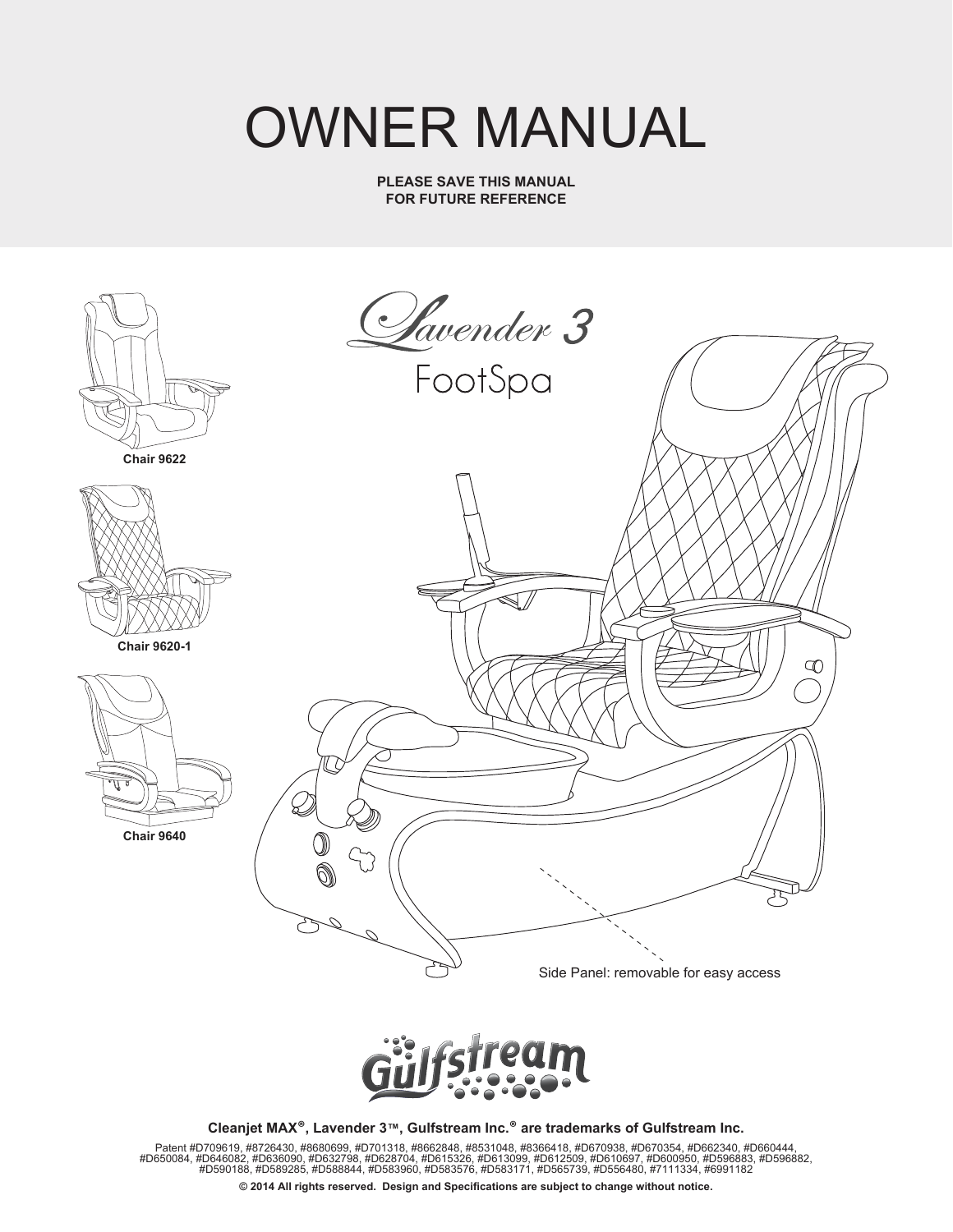## **Table of Contents**

**Owner Manual** 

## **INSTALLATIONS**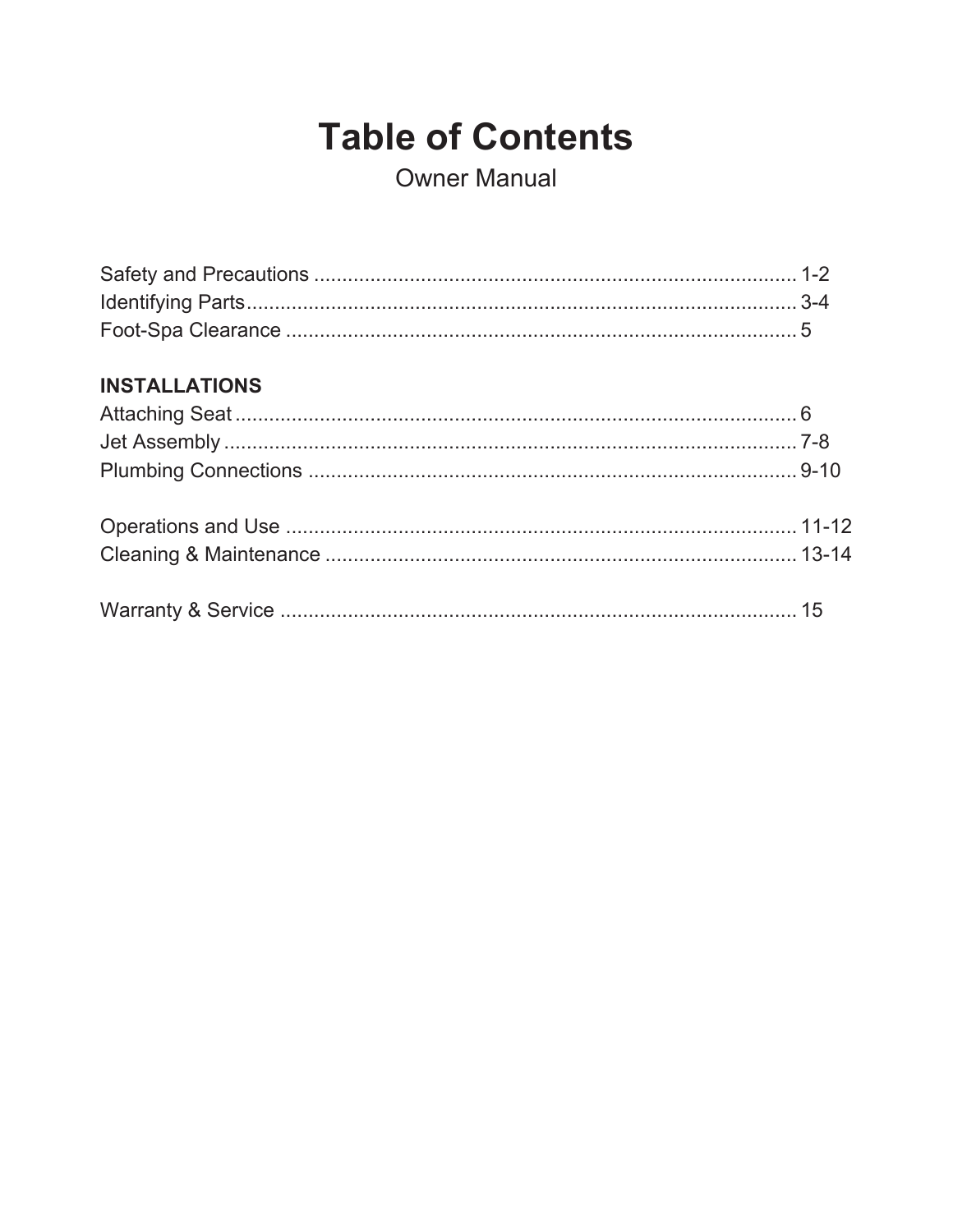## SAFETY & PRECAUTION

Thank you for purchasing the Lavender 3 spa from Gulfstream Inc. Please carefully read the instructions before installing the spa. Carefully follow the instructions and your spa will give you years of beauty and service.

This product is to be connected to a branch circuit outlet protected by a Class A GROUND FAULT CIRCUIT INTERRUPTER (GFCI), and the GFCI shall be tested regularly for continued protection and correct operation. If a Class A GFCI protected outlet is not available, DO NOT USE THIS PRODUCT! Please contact a licensed electrician for installation of a Class A GFCI according to local electric codes, or equivalent.



THIS PRODUCT IS FOR IN DOOR USE ONLY DISCONNECT POWER SUPPLY CORD BEFORE SERVICING AND CLEANING

Foot-spa must be installed by a licensed plumber and electrician in accordance with local codes. Plumbing and Electrical Installation instructions must be adhered to in order for the warranty to be in effect and to ensure the utmost in safety. Chair and spa have a maximum seating capacity of **350 pounds**. The foot-spa is not intended to be stood in or used as a step. The portable foot-spa model is movable, standing in tub or using as a step may cause severe damage to the unit as well as possible serious injury to the person.



If a crack occurs in the glass bowl, **DO NOT** manually handle the bowl unless the proper attire is worn. Under no circumstances may the bowl be used by your customers as you could be held accountable for **Warning** and the clicumstances may the bowl be used by your customers as you could any injury that may occur. Gulfstream is not liable for any injury that may occur.

## **BASIC PRECAUTIONS SHOULD ALWAYS BE OBSERVED, INCLUDING THE FOLLOWING:**

1. Read and follow all instructions

**Warning**

- 2**. DANGER**. To reduce the risk of injury, do not permit children to use this unit unless they are supervised at all times
- 3. Use this unit only for its intended use as described in this manual. Do not use attachments that are not recommended by the manufacturer.
- 4. Never drop or insert any object into any opening.
- 5. Do not block jets during whirlpool operation.
- 6. The unit must be connected to an electrical supply circuit that is protected by a ground fault circuit interrupter.
- 7. The clean jet motor is magnetically driven and is insulated twice. Therefore it does not require to be bonded. Save these instructions



- 2. Maximum temperature of the water should never exceed 100 degrees F.
- 3. Always enter and exit the Foot Spa slowly and carefully.
- 4. NEVER bring and / or operate any electrical devices into or near the Foot Spa.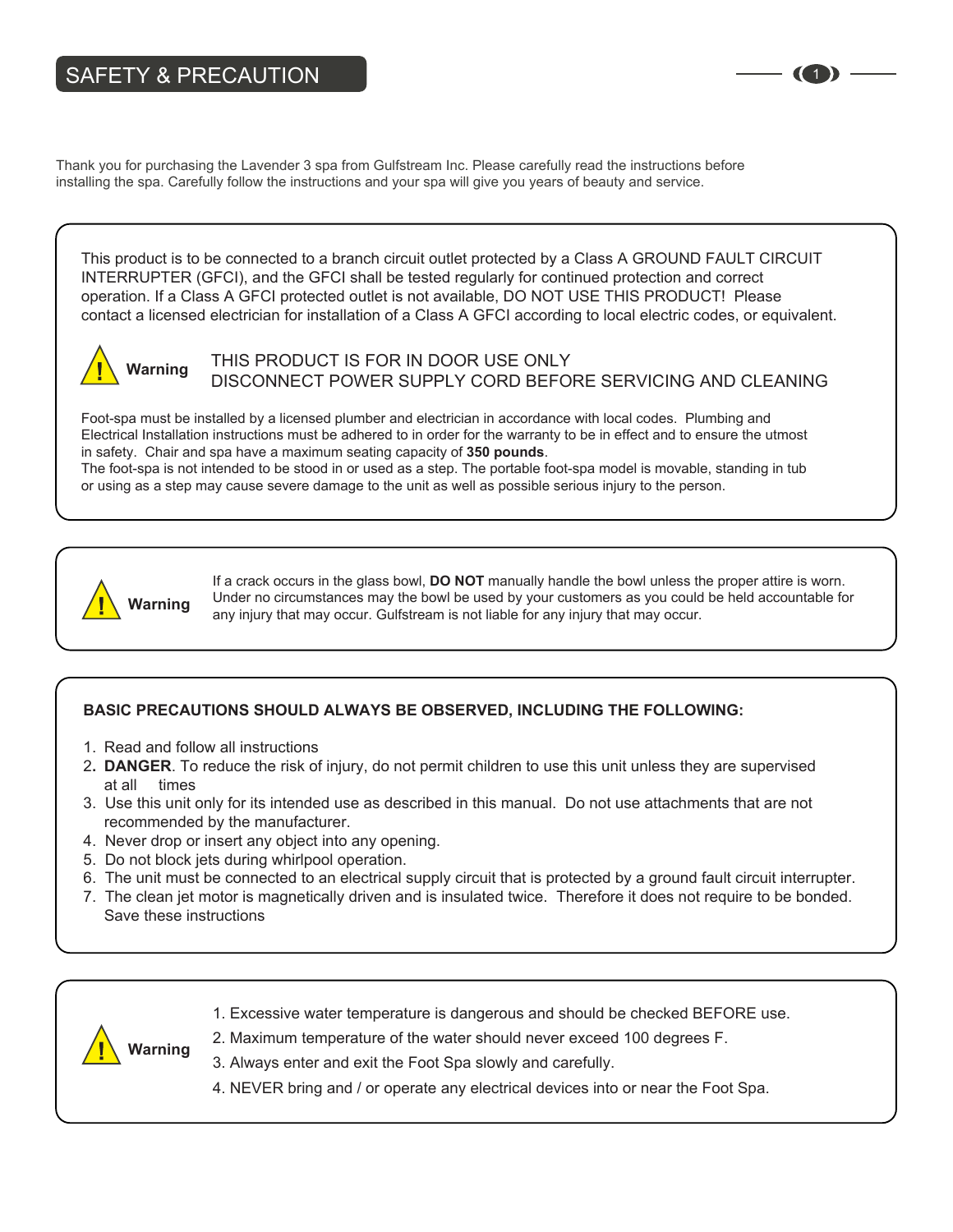## SAFETY & PRECAUTION <sup>2</sup>

#### **GROUNDING METHODS**

Because this unit must be connected to a circuit with a ground-fault circuit interrupter (GFCI), DO NOT use a grounding adapter. The use of a grounding adapter is prohibited in Canada by Part I of the Canadian Electrical Code.

#### **GROUNDING INSTRUCTIONS**

This appliance must be plugged into an outlet equipped with a ground-fault circuit interrupter. The ground-fault interrupter can be in the out-let shown in illustration A or in the circuit breaker (fuse) box. If your outlet or circuit breaker (fuse) box is not equipped with a ground-fault interrupter, you must have your electrician install one (5 amps/unit required).

In the event of an electrical short-circuit, the ground-fault circuit interrupter will turn off the electrical power to the unit immediately, greatly reducing the likelihood of serious injury. This appliance is for use with a nominal 120-volt circuit and has a grounding plug that looks like the plug illustrated in the sketch. The outlet must be properly installed and grounded in compliance with all local codes and ordinances.

If it is necessary to use an extension cord, use only a three-wire extension cord that has a three-blade grounding plug and a three-slot receptacle that will accept the plug on the appliance. Replace any damaged cord.



**COMPLIANCE WITH LOCAL CODES AND/OR INSPECTIONS IS THE RESPONSIBILITY OF THE PURCHASER AND/OR INSTALLER**

### **OPERATION AND USE INSTRUCTIONS,** *(READ AND FOLLOW ALL INSTRUCTIONS)*



**IMPORTANT!** At the end of the day, **ALWAYS** turn the main power OFF! **Warning** including the power switch on the chair.

- 1. DANGER: To reduce the risk of injury, do not permit children to use this unit unless they are closely supervised at all times.
- 2. CAUTION: This unit should not be used by persons with open wounds, cuts or sores on their feet or legs, or by persons with poor circulation, or by persons with heart conditions. If in doubt, the client should consult with his or her physician.
- 3. Use this unit only for its intended use as described in this manual. Do not use attachments not recommended by the manufacturer
- 4. Do no operate with a damaged cord or plug. If unit malfunctions or is damaged in any manner, contact an authorized service representative for examination or repair.
- 5. Never drop or insert any objects into any opening.
- 6. Do not block jets during pedicure operation.
- 7. Water temperature should be checked before use. Water temperature should never exceed 100 degrees Fahrenheit.
- 8. Never bring any electrical devices into the unit or operate electrical devices near it.
- 9. The unit must be connected to a supply circuit that is protected by a ground-fault circuit interrupter (GFCI).
- 10. Connect the unit only to a properly grounded outlet. See grounding instructions.
- 11. Close supervision is necessary when the unit is used by, on or near children or invalids.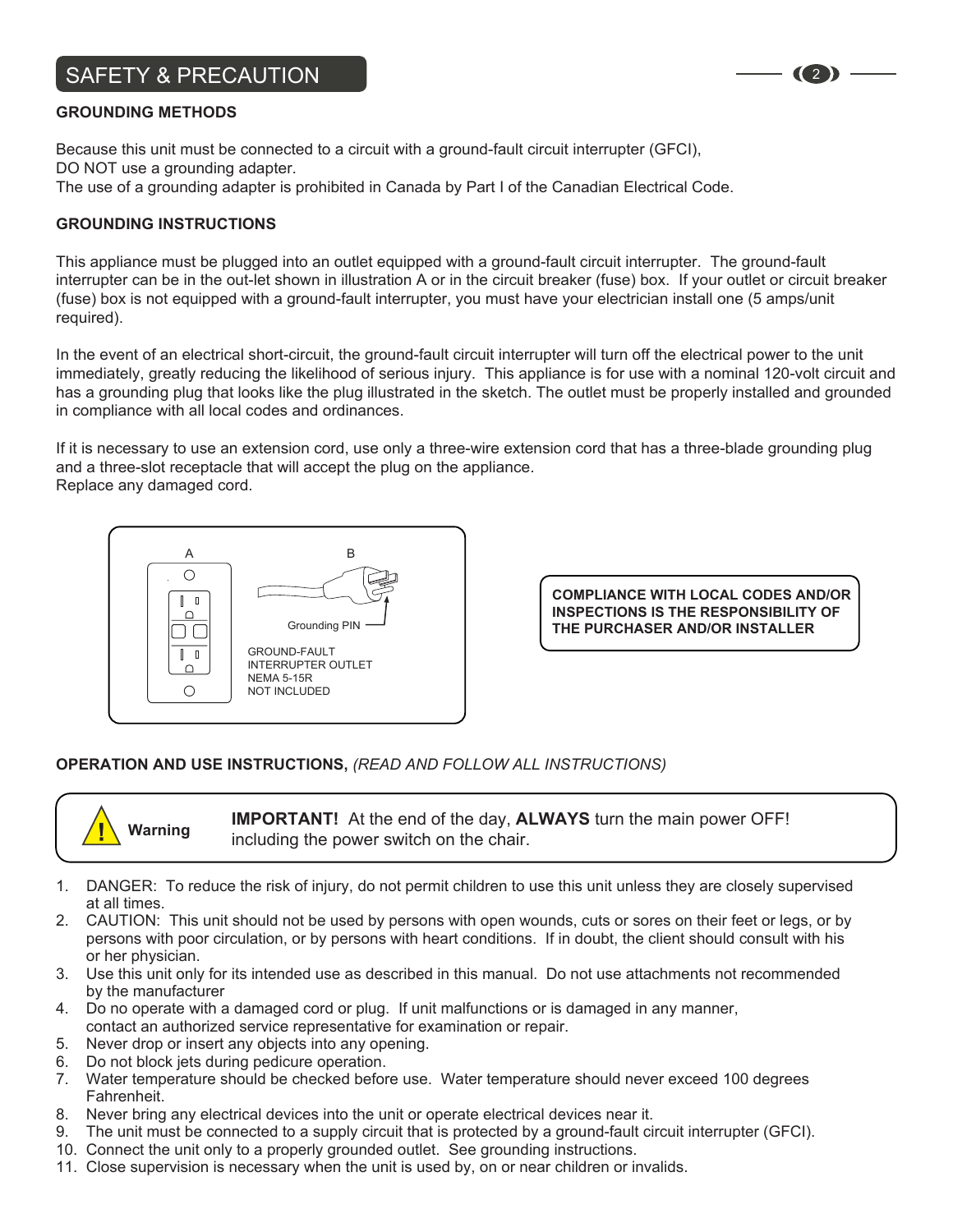

- 1. Chair Remote Control
- 2. Headrest Pillow
- 3. Back Cushion & Massage
- 4. Seat Cushion
- 5. Wooden Armrest
- 6. Flip-up Manicure Tray with Swing-out Accessories Bowl Access (Swing-out Accessories Bowl Access is available in the 9622 and 9620-1 chairs.)
- 7. Contemporary Base with Height Adjustable Feet
- 8. Glass Bowl
- 9. Hand Spray under Footrest
- 10. Water Mixer Control
- 11. Jet Control
- 12. Discharge Pump Switch (Optional)
- 13. Drain Control
- 14. Adjustable Footrest
- 15. Drain
- 16. Jet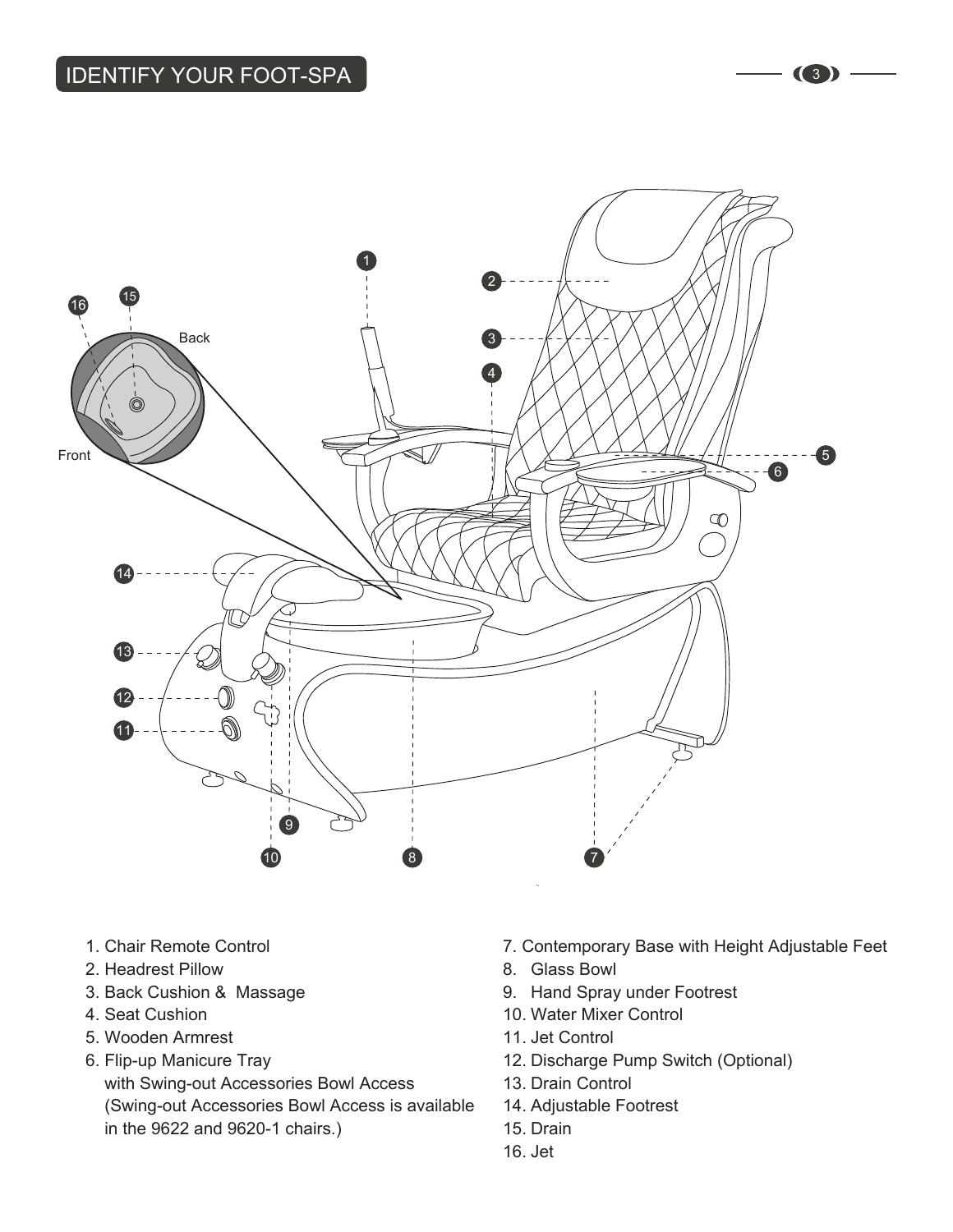## IDENTIFY YOUR FOOT-SPA  $\left| \begin{array}{ccc} \text{1D}\end{array}\right|$



SPA DIMENSION

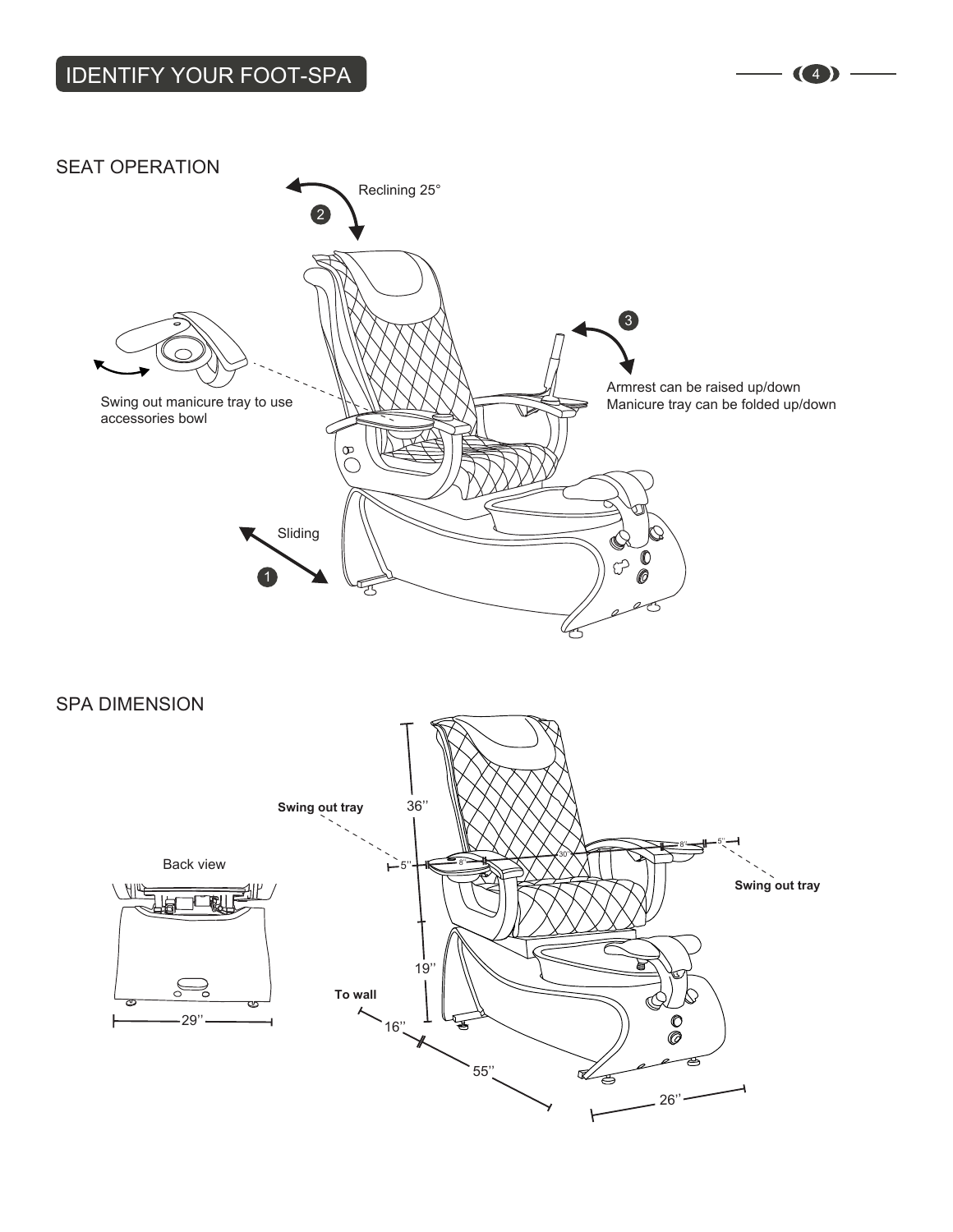## FOOT-SPA CLEARANCE (5)



## **TYPICAL FOOT-SPAS**

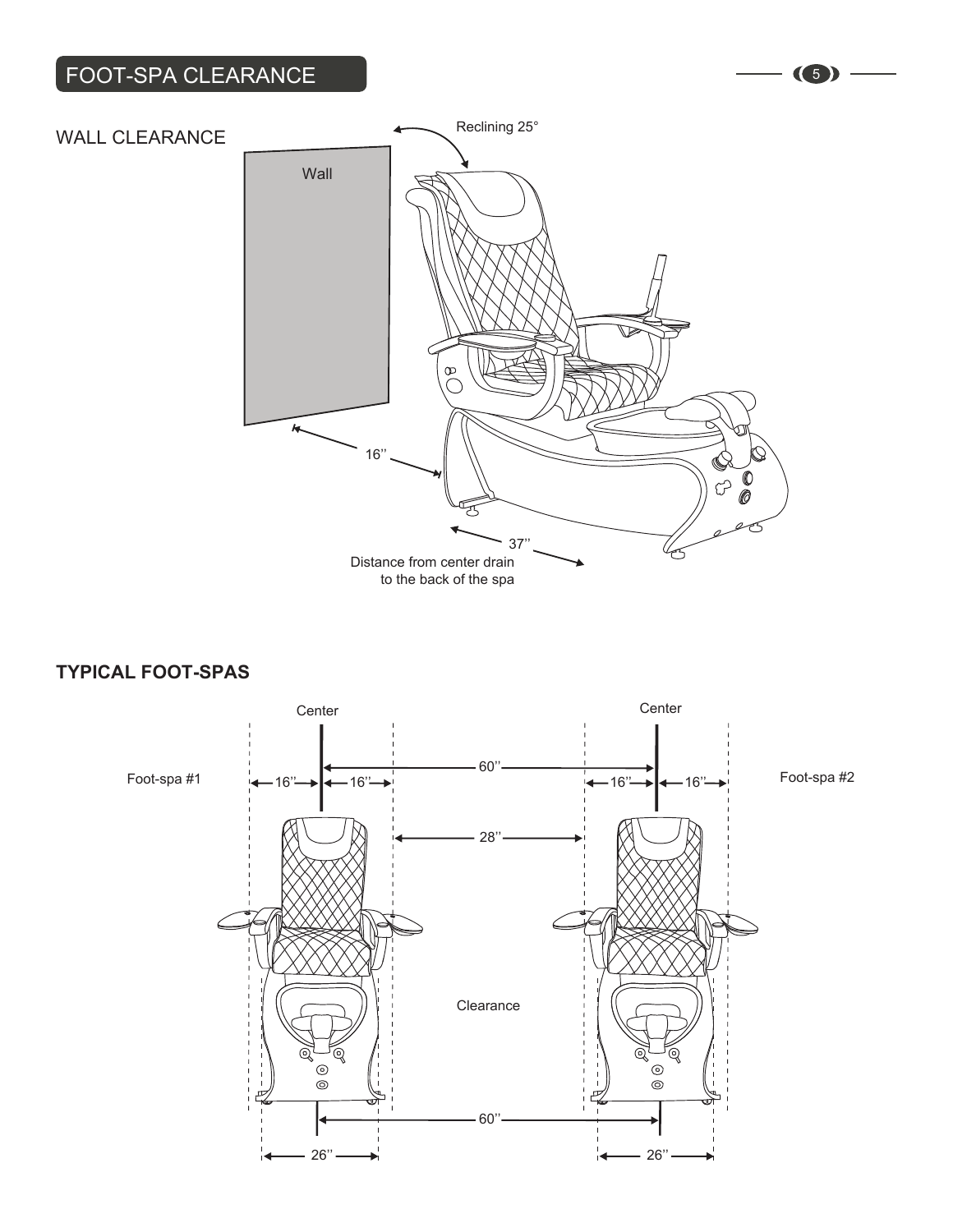## INSTALLATIONS (6)



You may have to secure the seat frame on the base frame unit with 'light silver' nuts and bolts provided before installation of the backrest.

Place the backrest on the anchors located on the seat frame with both ends of the rod sit securely on the anchors as shown. Move the backrest slightly back and forth until a click-sound is heard and the lock-latch is closed properly to prevent the backrest from moving forward.

To remove the backrest from the unit, release the lock-latch and pull the backrest upward from the anchors. Remove any obstruction before pulling up the Backrest.

## **Armrests, Seat Cushions Installation**



Attach both armrests to the openings on the seat frame as shown, use the bolts provided to tighten the armrests. Place the backrest cushion provided on the backrest and enclose with the zippers.

Close the bottom seat vinyl and attach the seat cushion onto the velcro.

To remove the armrests simply remove the bolts and pull out the armrests from the seat frame.

![](_page_7_Picture_10.jpeg)

Anchor the foot-spa by securing the screws provided as shown onto the floor in four corners.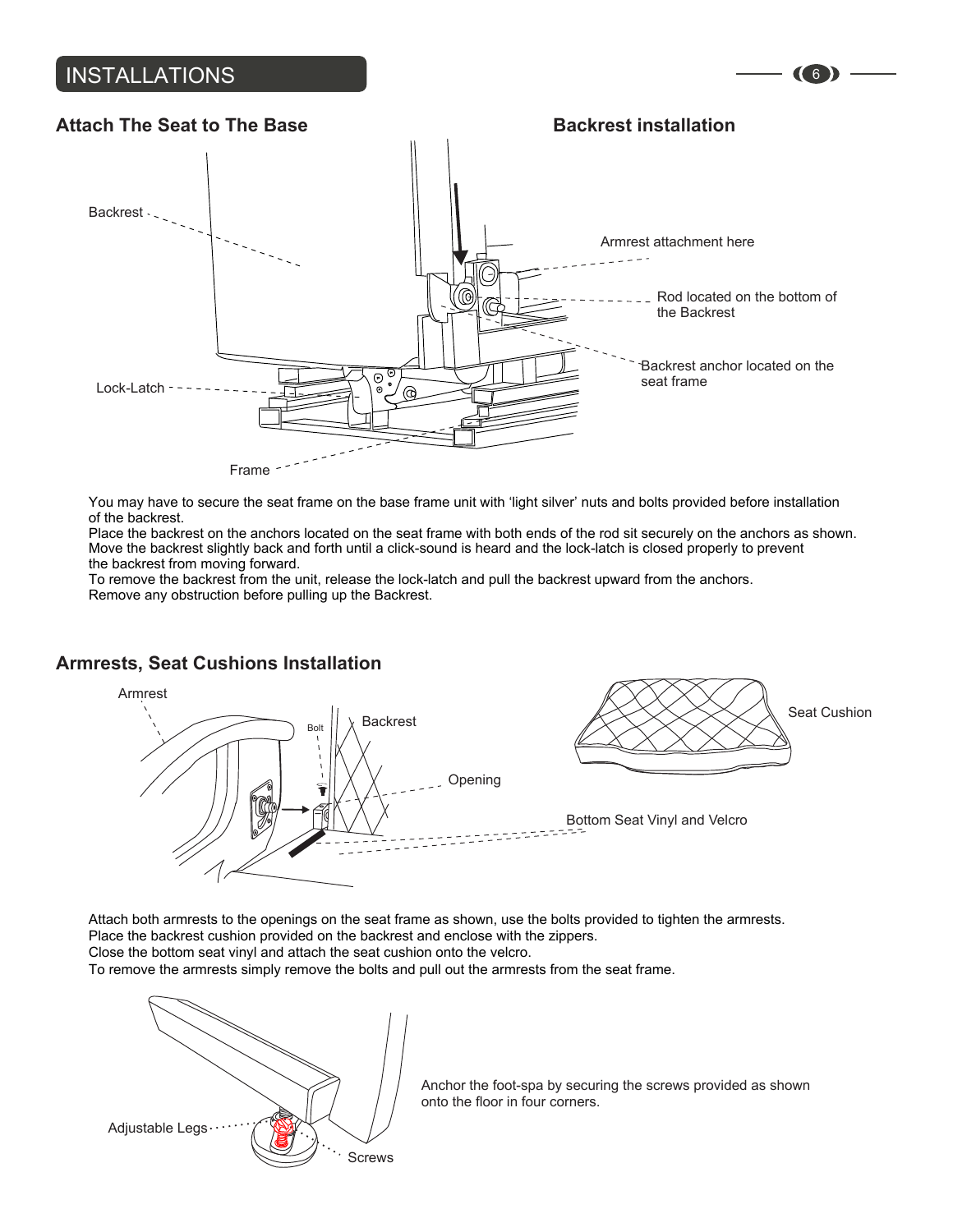## INSTALLATIONS (7)

## **Cleanjet Unit Removal**

To remove the jet unit from tub/bowl. Gently pull out the jet unit from the anchor pegs

![](_page_8_Picture_3.jpeg)

To remove the jet unit components. Pull-out Banana Plug then turn the top plate counter-clockwise in the arrow direction

**Jet Unit Components**

![](_page_8_Figure_5.jpeg)

To install the jet unit. Assemble all jet unit components in order as before removal, snap the jet unit onto the anchor pegs located on tub/bowl wall securely.

Note: All jet unit components must be assembled in sequence of order to avoid malfunction.

#### **Please call manufacturer for repair or replacement**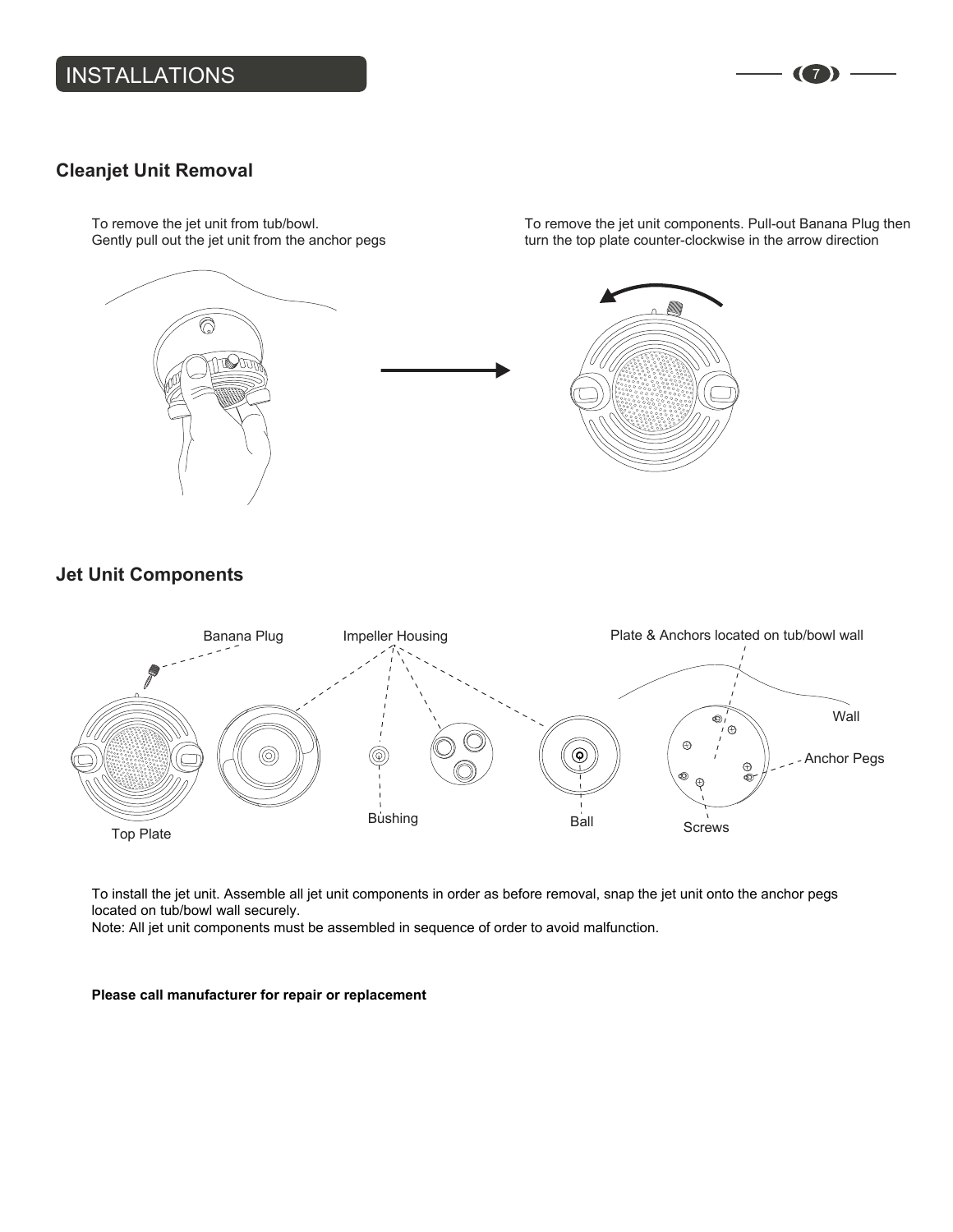## **Poly Liner Installation**

![](_page_9_Figure_2.jpeg)

Fit elastic edge over bowl rim and form liner to bowl contours as shown in the Fig.1

Align the impeller unit onto the anchor pegs and pushit onto the base plate as shown in Fig.2

To remove, gently pull the impeller unit as shown in Fig.3 from the base plate and pierce liner over drain, then once drained, pull up the plastic liner.

To avoid risk of infection disease, discard the liner after each use.

![](_page_9_Picture_7.jpeg)

![](_page_9_Figure_8.jpeg)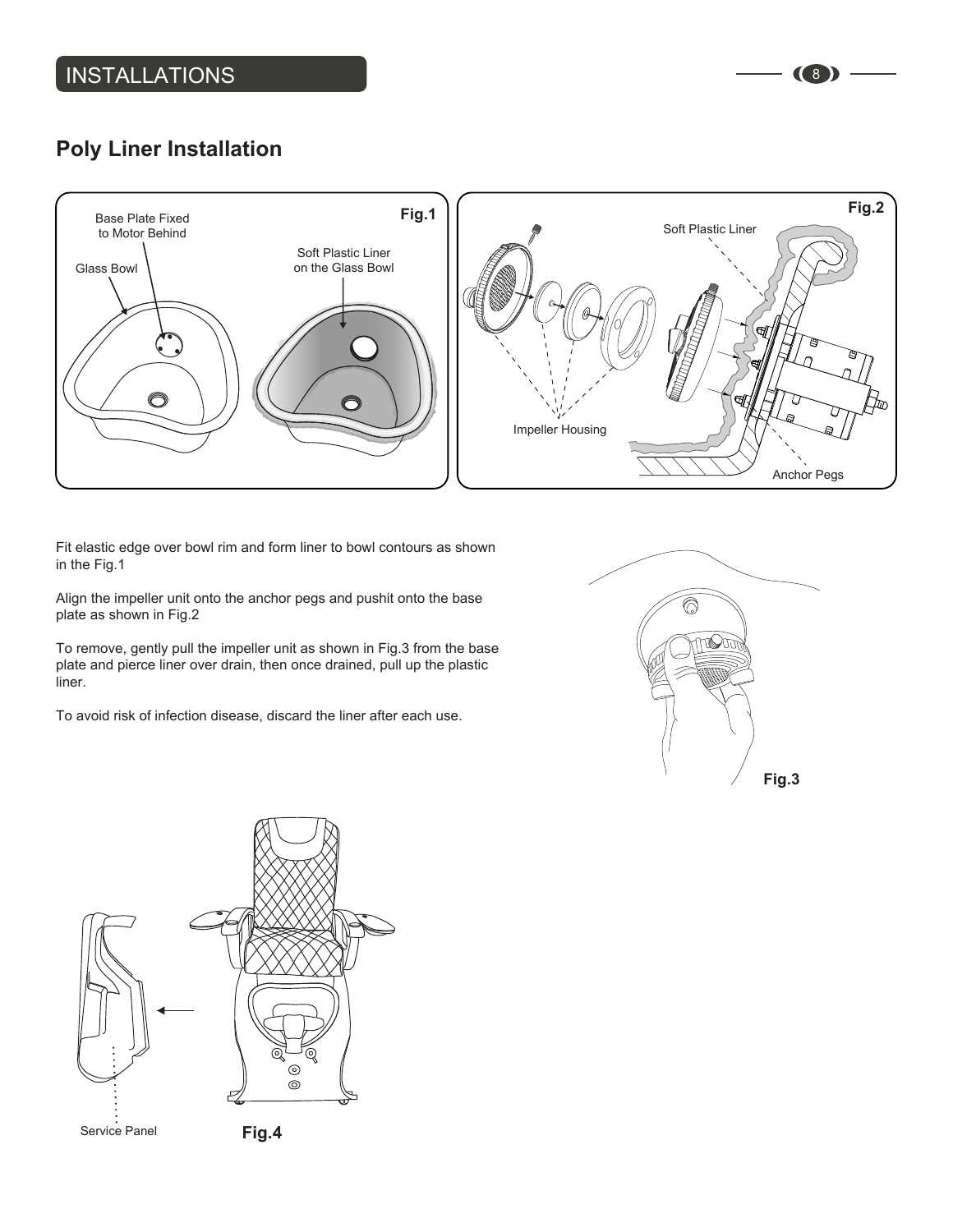## **Plumbing Connections**

- 1. Discharge pump may be connected to an existing sink drain or floor drain. It can also pump up to 7 ft high, but this will increase the length of the drain time. The drain connection is at the rear of the unit by a 3/4" fitting.
- 2. Gravity drain uses a standard gravity drain. A floor drain is recommended. P-Trap is not installed nor supplied. The floor drain should already have a P-Trap and the UPC codes do not allow double P-Traps in the system.
- 3. Hot and cold water supply connections are located at the rear of the unit  $(\frac{1}{2})^n$  fittings). Please be advised that the hot and cold water supply lines are not fitted with optional back flow Preventers unless ordered at initial sale.
- 4. Have a qualified licensed electrician to install the wiring according to local codes. The Cleanjets are 1/18 HP, 120V A.C., 0.55 AMP. 60HZ. GFI protected circuit must be used to supply power to the unit. The roller back massage chair uses a 115V A.C. supply.
- 5. Spa base should be anchored securely to the floor. The base may be anchored through the opening in the back of the base wherever access is convenient for the installer.
- 6. Hand held sprayer is Model ST700.20. It has complied with applicable requirements of ASME A112.18.1-2005/CSA B125.1-05

#### **FAILURE TO ANCHOR THE BASE MAY RESULT IN PERSONAL INJURY OR DAMAGE TO THE UNIT. DAMAGE AS A RESULT WILL VOID THE WARRANTY.**

![](_page_10_Picture_9.jpeg)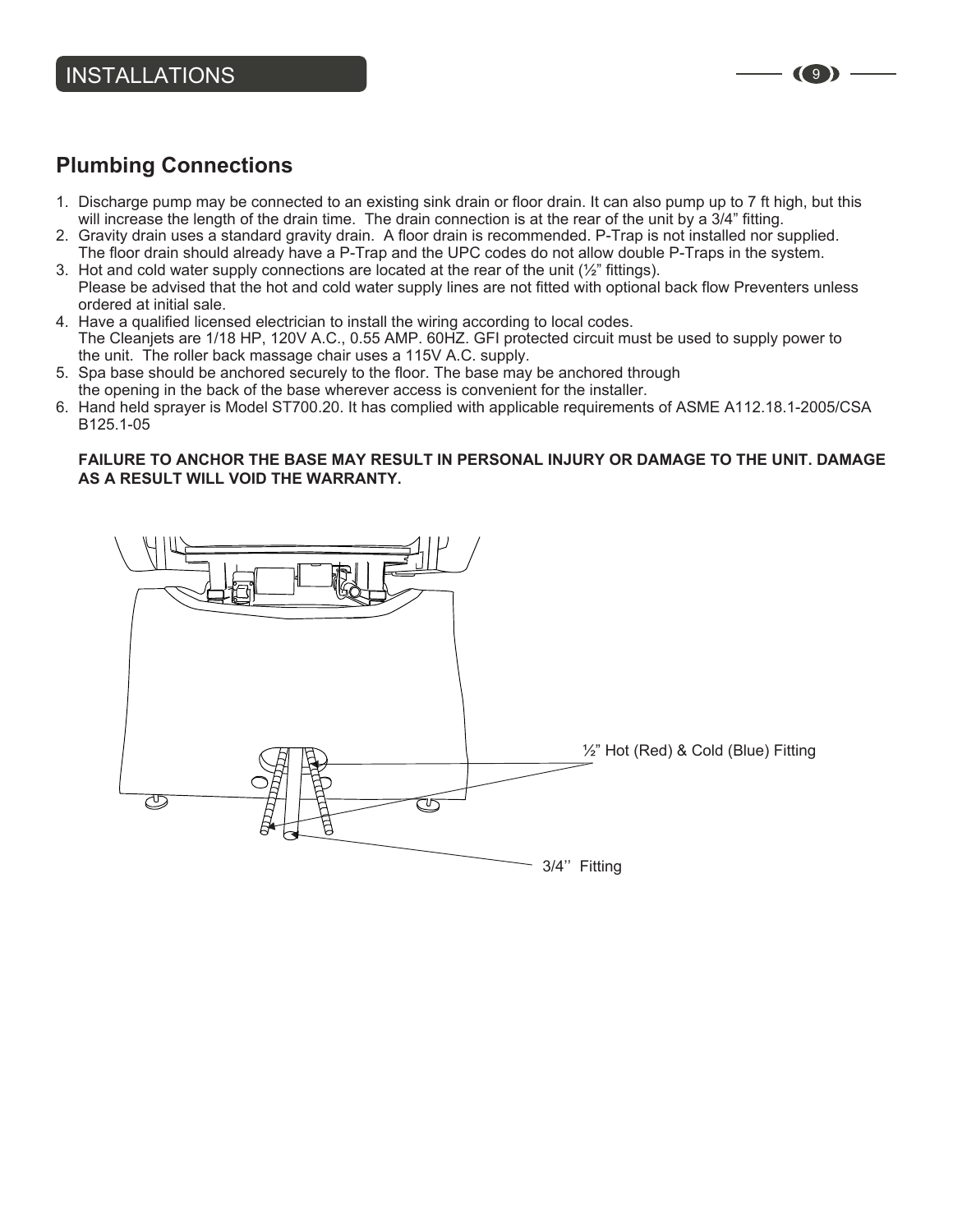## INSTALLATIONS (10)

## **Typical Discharge Pump Installation**

![](_page_11_Figure_2.jpeg)

![](_page_11_Picture_3.jpeg)

P-Trap not installed in the floor drain installation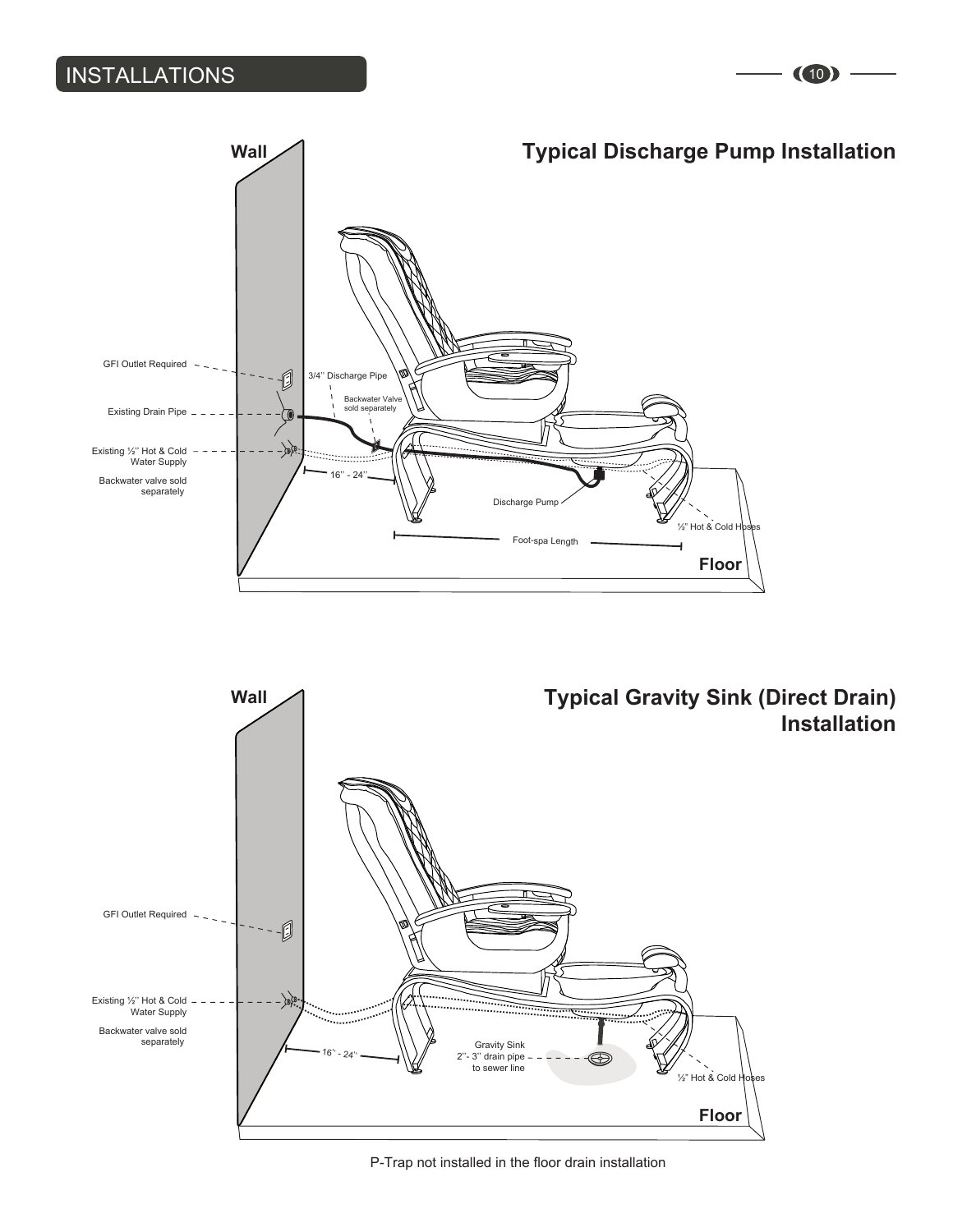## OPERATIONS & USE

## **Control Panel**

![](_page_12_Figure_2.jpeg)

#### 1. **To fill water:**

 The foot-spa is provided with a single hot and cold mixing valve located on the front of your spa as shown. This is a pressure balance valve that requires you to lift the handle to start the water flow and to adjust to the temperature that is desired. The clean jet motor must be completely submerged in water.

#### **CAUTION: DO NOT USE FOAMING, SUDSING OR MINERAL OIL BASED ADDITIVES IN THE WATER.**

#### 2. **To Auto Fill: optional upgrade**

 With drain open. Turn on water with mixer valve handle Press auto fill air switch button (J Button) Adjust mixer for desired water temperature Close drain valve, bowl will fill to set water level and shut off and the Jet will start automatically Mixer valve is now set open and at temperature setting for the rest of the day

#### **\* Mixer valve must be turned off at the end of the day**

 Note: "J" button turns water On/Off while filling to set level. At set level (with jet completly submerged), "J" button turns Jet On/Off.

#### 3. **To start whirlpool:**

 Press the jet button as shown. This will start your Clean Jet motor. You may stop the whirlpool function at any time by pressing the button again.

4. The foot-spa is equipped with an adjustable hand held sprayer. Full flow to fill the bowl. To activate the hand shower, pull the hand shower from the receptacle, pull round head out to spray.

#### 5. **Discharge pump: optional upgrade**

 Open the drain plug by turning the control knob as shown. Press discharge pump timer button as shown (pump will run for approx. 2 min.) Average time for drain is 1 minute.

6. 9620-01, 9640 and 9622 chairs Shiatsu Roller back massage is equipped with a state of-the-art massage system. The massage system is easy to use; the remote has a one touch power that starts select your own massage. You can also adjust the front to rear position of the chair and the reclining back. By using the remote your client can adjust the back to the most comfortable position.

### **BASIC PRECAUTIONS SHOULD ALWAYS BE OBSERVED, INCLUDING THE FOLLOWING:**

- 1. Read and follow all instructions
- 2. **DANGER**. To reduce the risk of injury, do not permit children to use this unit unless they are supervised at all times.
- 3. Use this unit only for its intended use as described in this manual. Do not use attachments that are not recommended by the manufacturer.
- 4. Never drop or insert any object into any opening.
- 5. Do not block jets during whirlpool operation.
- 6. The unit must be connected to an electrical supply circuit that is protected by a ground fault circuit interrupter.

.

7. The clean jet motor is magnetically driven and is insulated twice. Therefore it does not require to be bonded. Save these instructions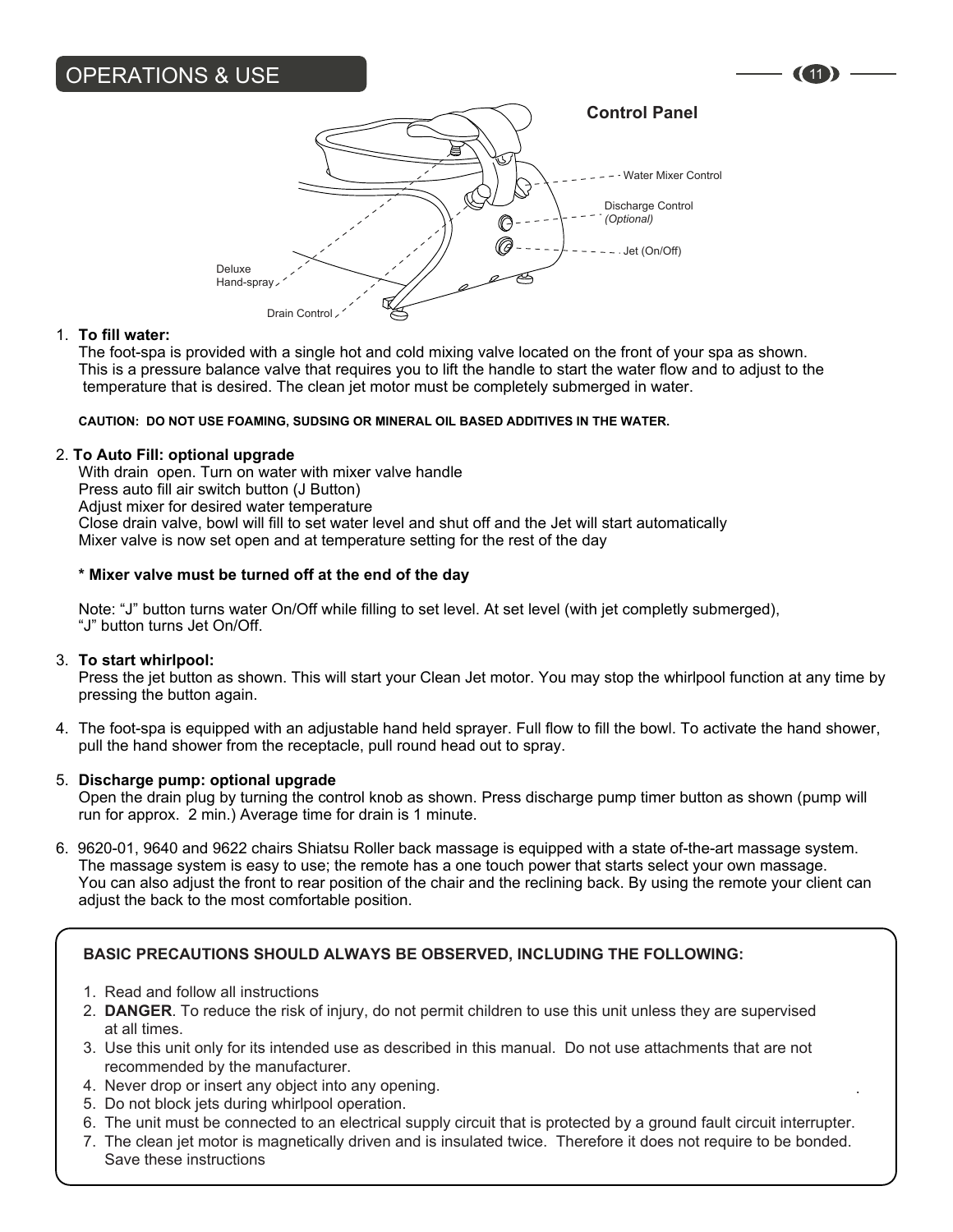## Shiatsu Remote Control

Please refer to instruction manual for operations

![](_page_13_Picture_3.jpeg)

9620-1 / 9622 9640

![](_page_13_Picture_5.jpeg)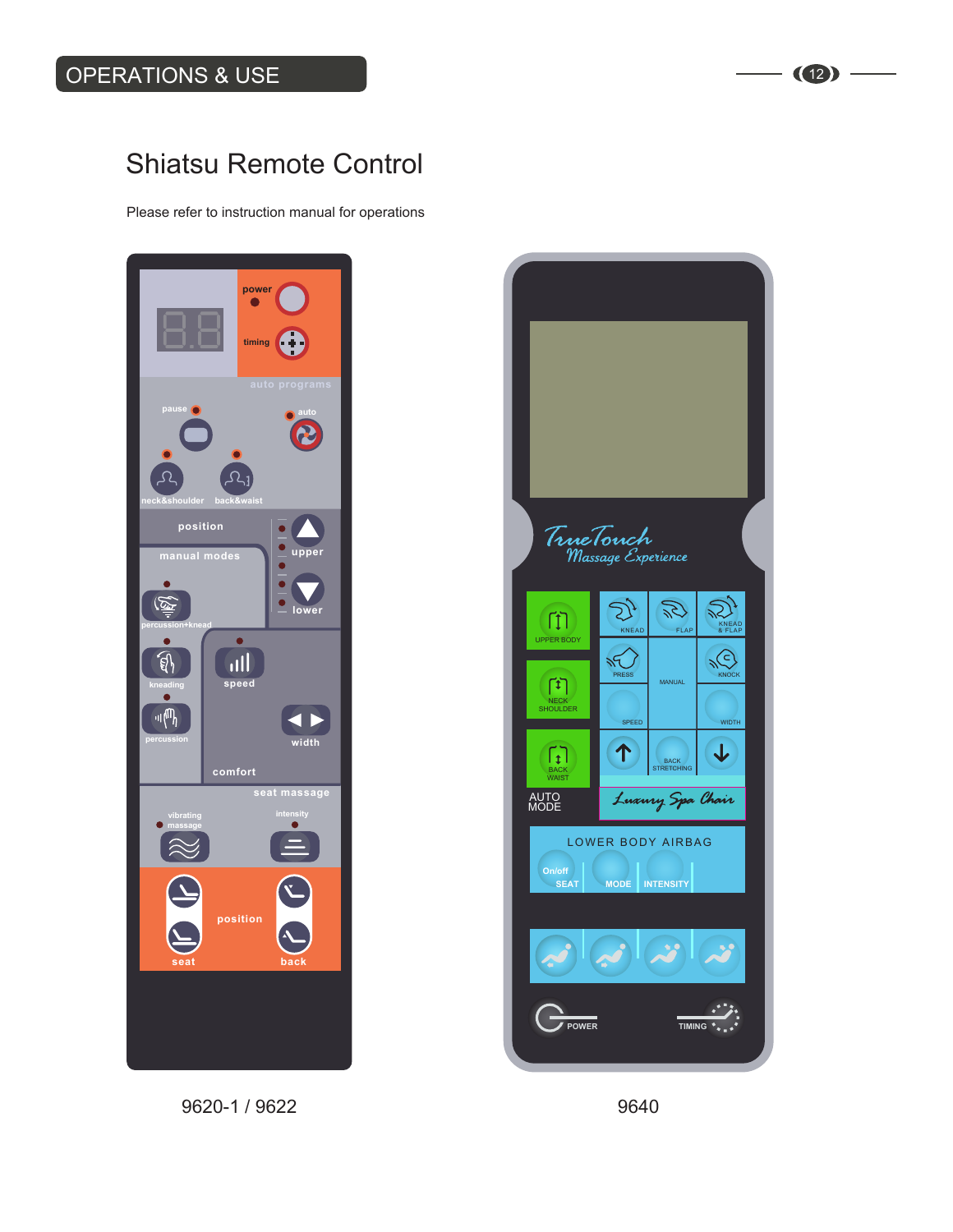#### **Please refer the diagrams to remove jet covers for cleaning**

Gulfstream Inc. highly recommends the following cleaning regimen. You should always contact your local governing agency for their specific cleaning and disinfecting requirements and regulations for pedicure spas. For your clients safety, always use the regulations as a minimum standard for cleaning and disinfecting. Combining your states standards with the regimen listed below will provide your clients with a safe and healthy pedicure spa environment experience.

#### **Routine maintenance:**

Powdered cleansers or abrasives are **NOT RECOMMENDED**. A clean towel or sponge, are all that are usually needed. A soft bristled brush may be used when excessive residue is present. Use a mild soap and water solution to clean the upholstery, but do not over wet. Wipe dry with a clean towel. No internal maintenance of the spa components is necessary. Remove clean jet caps and spray with disinfectant after each use. For extra protection, our recommendation is that the system be flushed daily or weekly depending on use. To flush the clean jet system fill spa with hot water to just above the jets. Add disinfectant. Run whirlpool for 15 minutes, drain and then wipe dry with clean soft cloth.

#### **NOTE:**

Cleaning or sanitizing is NOT disinfecting. According to the Centers for Disease Control and Prevention (CDC), and the US Environmental Protection Agency (EPA), disinfecting occurs only when there is a reduction of pathogenic microbes at 99.999%. Sanitizing is only a reduction of 99.9%. Cleaning of whirlpool pedicure spas requires surfactant and chelating detergents that are low-foaming and have the ability to remove body oils, organic oil additives, mineral oil, skin cells, nail clippings etc that can accumulate both in the basin and the jets which may become a fertile area for micro organisms to grow.

The use of oil based products can build up in the whirlpool system causing clogging in the jets. Adherence to the above cleaning will minimize build up. Gulfstream Inc. does not recommend the use of mineral oil based products.

#### **TESTING/FLUSHING FOOT SPA**

After foot spa has been installed, fill tub with water just above the jets. Carefully check for leaks at drain and motor mount. After checking underside for leaks turn on system by pushing whirlpool button and watch for leaks as water circulates. Let tub run full cycle. Open drain plug for water discharge.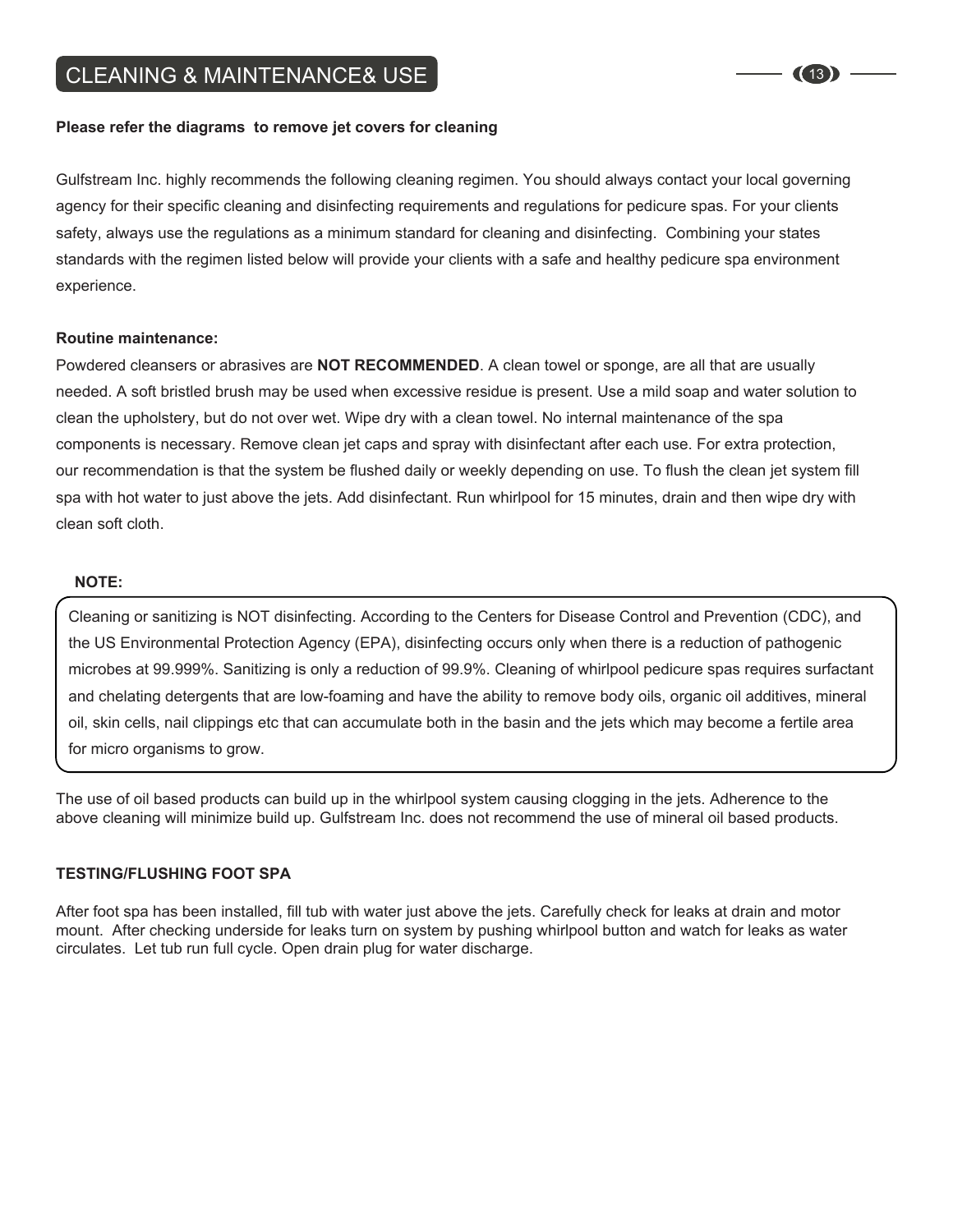## Cleaning The Magnet Jet (Step by Step)

![](_page_15_Figure_2.jpeg)

## **Magnet Jet Components**

![](_page_15_Figure_4.jpeg)

- 1. Pull Magnet Jet Cap off from the Retainer Plate in the pedicure bowl.
- 2. Remove blackheaded banana plug from outside rim.
- 3. Turn the Top Cover off the Magnetic Jet Cap counter-clockwise.
- 4. Separate the three components of the Magnetic Jet Cap: Top Cover, Magnet and Back Cover.
- 5. Wash each component of the Magnetic Jet Cap in a recommended or high quality solution or cleaning agent.
- 6. Reassemble the Magnet Jet Cap using the following directions:
	- Put the Magnet, with the three circles facing upwards, in the center of the Back Cover.
	- Take Top Cover and place over Magnet, offset pre-drilled holes on the outer edge, twist Top Cover,
	- clockwise with Back Cover until holes are aligned, push in banana plug.
	- Remount the Magnetic Jet Cap over the white pegs on Retainer Plate in pedicure bowl so that the banana plug is at the top.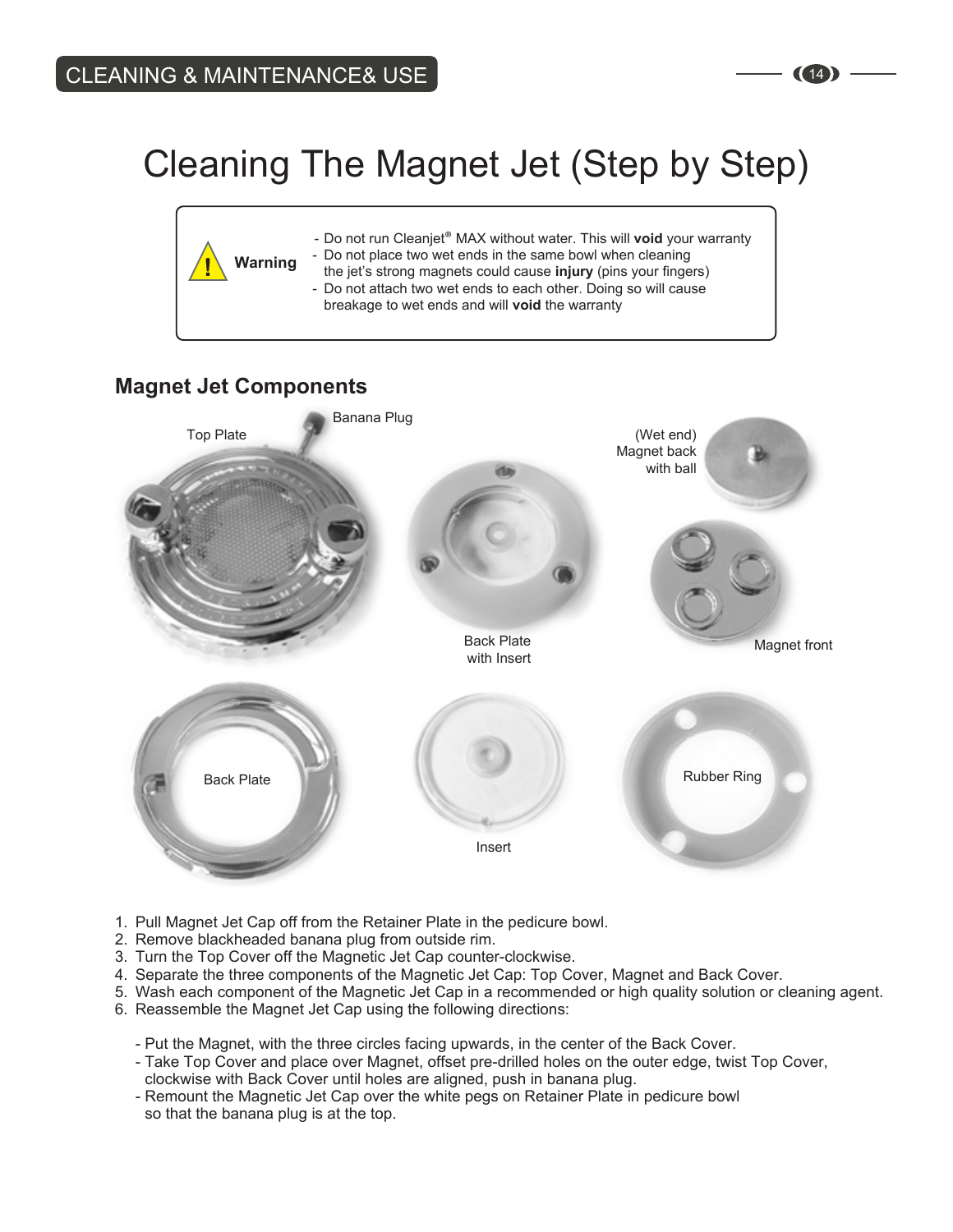Gulfstream warrants to the original purchaser that the new pedicure spa will be free from defect during the Standard Warranty Period (listed below). The shipping date and the uniquely-coded Serial Number on the back of each spa chair will justify the start of the warranty period for the product. The warranty is null and void if the pedicure spa is taken from its initial place of installation, or it is not installed in accordance with federal, state or local codes and ordinances. Also, this warranty does not apply if the pedicure spa has been subject to misapplication, improper installation or maintenance, negligence, improper cleaning or other circumstances beyond Gulfstream's control.

## **Warranty**

- 1. Limited Three(3) Years warranty on Spa Shell.
- 2. Limited One(1) Year warranty on the Whirlpool Pump.
- 3.. Limited One(1) Year warranty on the Clean Jet.
- 4. Limited One(1) Year warranty on the Glass Bowl.
- 5. Limited One(1) Year Parts-Only warranty which covers the Hydraulic System, Discharge Pump, Massage System and All Electrical Components.
- 6. Gulfstream will pay standard shipping charges on all replacement parts during the first 90 days of the stated Warranty Period. After 90 days the consumer is responsible for all labor and shipping costs incurred.

## **Exclusions**

- 1. Damage to pump parts and/or motor parts due to obstruction in plumbing lines etc.
- 2. Staining, fading or discoloration of plastic surfaces due to exposure and/or the use of harmful cleaning agents or chemicals. 3. Staining, fading or discoloration caused by improper or poor water additives not related to the maintenance of proper water are not covered by this warranty.
- 4. Staining, fading or discoloration of the seat, armrests or footrests.
- 5. Freight damage, misuse, neglect, accident, natural disaster and abuse.
- 6. Unauthorized repairs.

### **Service**

- 1. The Dealer shall forward all warranty-related matters to our Customer Service Department.
- 2. Serial Numbers and Original Invoice must accompany all warranty claims.
- 3. Customers are responsible for shipping defective parts back to Gulfstream. These parts must be packaged correctly in order to protect against any further damage.
- 4. All parts are to be shipped by UPS Ground Service, average 2-5 days.
- 5. All defective parts must be shipped back to Gulfstream within 30 days of receiving the new replacement parts or warranty will be void.
- 6. Any warranty claim that cannot be determined over the phone, the customer must send photos and original invoice directly to Gulfstream before any repairs can be performed.
- 7. Any service performed on the product without Gulfstreams authorization will also void the Warranty.
- 8. Each service call from the customer will be assigned a Claim Number. The Claim Number will stay open until the problem is resolved.

**No dealer or other person has any authority to bind Gulfstream Inc. to changes or additions to this warranty or its products. Accordingly, Gulfstream Inc. Is not responsible for such warranties or representations.**